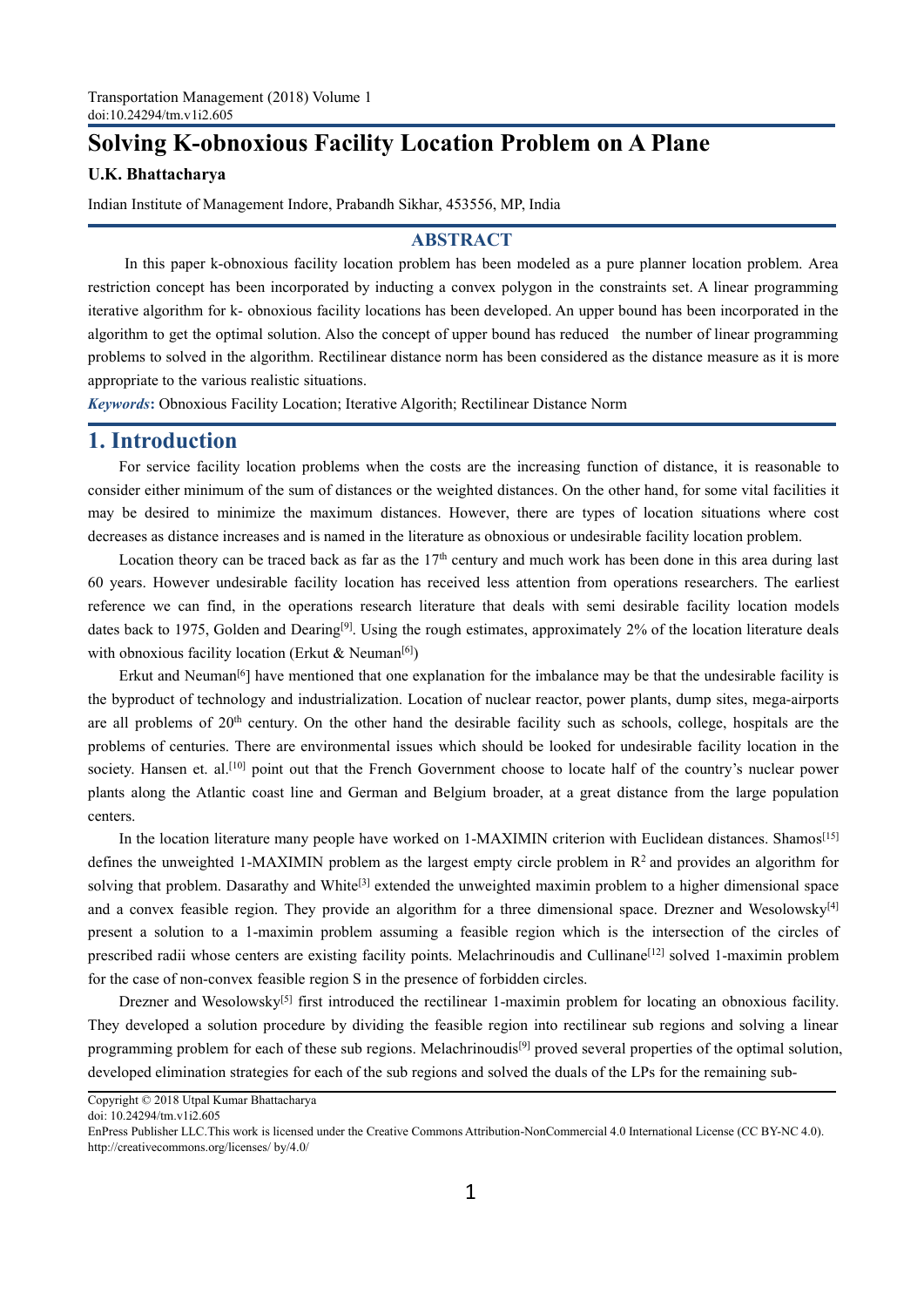regions. Mehrez *et al*. [14] suggested an improvement of Drezner and Wesolowsky's algorithm, based on bounds, which reduces the size aswell as the number of sub problems to be solved.

In the generic single undesirable facility location models given above, the decision maker wishes to locate the new facility such that some measure of the distances between the new and the existing facilities is maximized. Multiple obnoxious facility location problem is not extensively studied in the literature. We are aware of very few studies on planar multi-facility maximin models. Some of the works on multi-facility maximin problems on networks are by [2,11,7,16]

Gianikkos and Appa<sup>[1,8]</sup> have studied the rectilinear version of the weighted 2- obnoxious facility location problem, and present an algorithm based on binary search for its solution Tamir [16] proved that when k, the number of obnoxious facilities, is part of the input then the above maximin k-obnoxious facility location model is strongly NP- hard even in the one- dimensional case. Arie Tamir [17] has discussed the problem of locating two new facilities in S and presented a sub quadratic algorithm.

In this present investigation k-obnoxious facility location model has been designed. Area restriction concept has been incorporated so that the facility to be located should be within certain restricted area. Incorporation of the area restriction has been implemented by inducting a convex polygon in the feasible region. A linear programming iterative algorithm has been developed.

Mathematical model formulation for the multiple obnoxious facility problems has been given in section 2.<br>Algorithm has been designed in sections 3. A numerical example has been presented in section 4. Conclusion and future scope are given section 5.

# **2. Model Formulation**

Let  $(a_i, b_i)$ , i=1,2,…,r, be the location of the ith existing facility and  $(x_j, y_j)$ , j=1,2,…n are the co-ordinates of the points to be located. The multi-facility formulation of the problem. P1 and the state of the state of the state of the state of the state of the state of the state of the state of the state of the state of the state of the state of the state of the state of the state of the state of the sta

$$
\text{Maximize } \left[ \min_{1 \le j < k \le n} U_j^k d(X_j, P_i), \min_{1 \le i \le r, 1 \le j \le n} W_i^j d(X_j, X_k) \right] \tag{2.1}
$$

Subject to

$$
c_p x_j + d_p y_j \le e_p, p=1,2,...,l, j=1,2,...,n.
$$
\n(2.2)

Where the notations are asgiven in the following **table 1**.

| 01 | $(a_i, b_i)$ , i=1,2,,r, be the location of the ith existing facility.                                |
|----|-------------------------------------------------------------------------------------------------------|
| 02 | $(x_i, y_i)$ , j=1,2,n are the co-ordinates of the points to be located.                              |
| 03 | $W_i^j$ = Weights assigned to the demand points i corresponding to the facility points j for i =      |
|    | 1,2 r and $j = 1, 2, , n$ .                                                                           |
| 04 | $U_i^k$ = weights corresponding to the facility points 1,2,,n.                                        |
| 05 | 1 be the number of constraints.                                                                       |
| 06 | $d(X_i, P_i)$ represent the distance between the locations of new facility j and existing facility i. |
| 07 | $d(X_i, X_k)$ be the distances between the new facilities j and k.                                    |
| 08 | S be the set of all feasible solutions.                                                               |
| 09 | $c_p, d_p, e_p$ are constants for p=1,2,,l.                                                           |
| 10 | m be rectangle for $m=1,2,,(r+1)^{2}$ .                                                               |
| 11 | $UBm$ be the upper bound corresponding to rectangle m                                                 |

**Table 1.** Notations

# **3. Generalized Algorithm for k-Obnoxious Facility Location Problem**

Let us consider the grid of lines formed by drawing horizontal and vertical lines through every demand point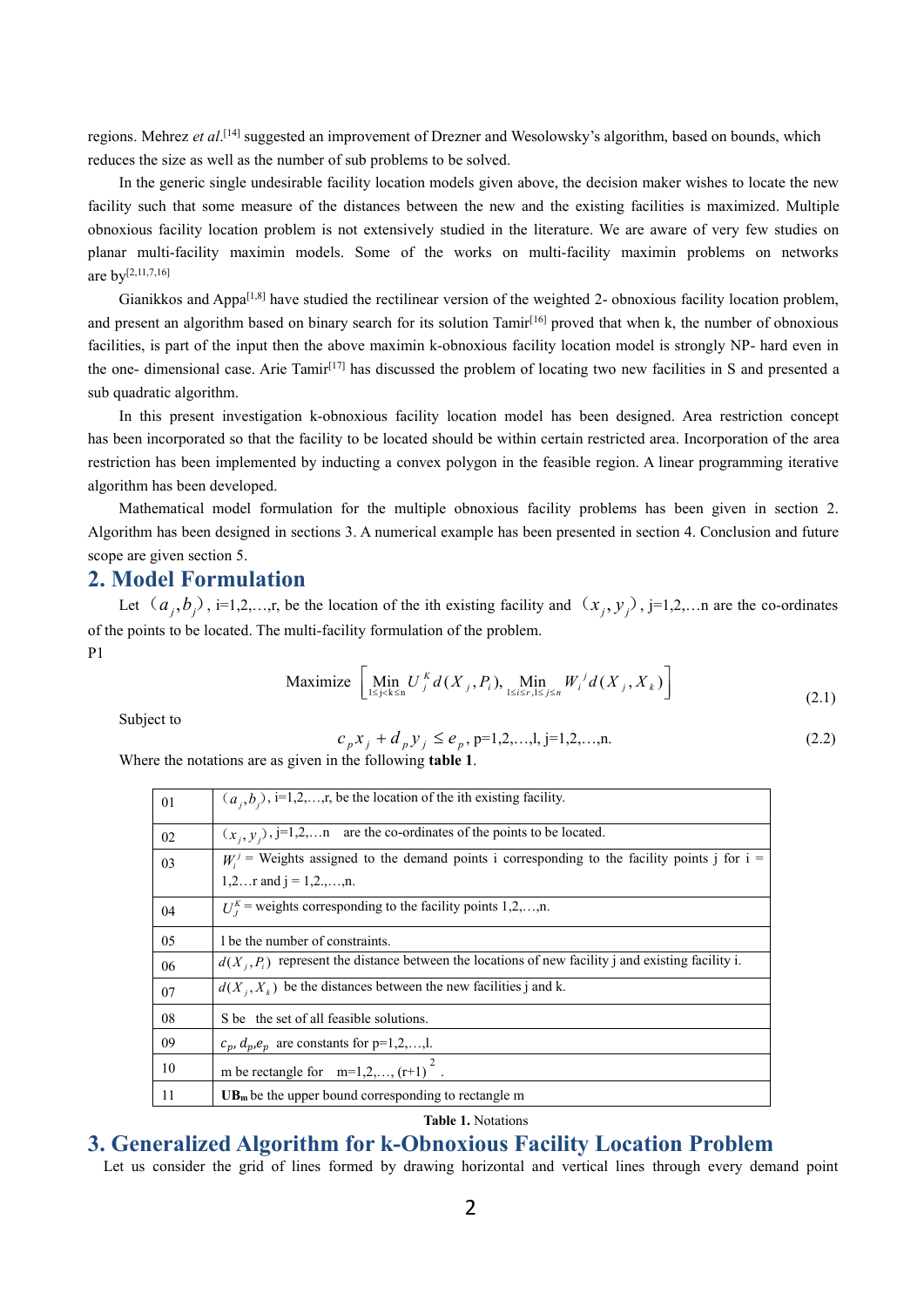$(a_j, b_j)$ . This will form  $(r+1)^2$  rectangular regions some of them are bounded by infinity. The mathematical formulation for the problem for a given rectangular region, m, is as given below.

P2

$$
\text{Maximize} \quad Z_1 \tag{3.1}
$$

Subject to,

$$
W_i^j[[x_j - a_i] + |(y_j - b_i)] \ge Z_1, i = 1, 2, ..., j = 1, 2, ..., n \text{ for all } j \text{ in } V_i.
$$
 (3.2)

$$
U_j^k[[(x_j - x_k)] + |(y_j - y_k)|] \ge Z_1, i = 1, 2, ..., n
$$
\n(3.3)

$$
Z_1 \leq \mathbf{U} \mathbf{B}_m \tag{3.4}
$$

$$
c_p x_p + d_p y_p \le e_p, \quad p=1,2,...,l
$$
\n(3.5)

Let  $UB_m$  is the upper bound corresponding to the rectangle m.

To find the upper bound inside rectangle m we use procedure I

### **3.1. Procedure-1**

The maximum value of  $Z_1$  on m is as given below

$$
Z_{m} = \underset{\begin{array}{c} \text{Max} \\ \text{Max} \end{array}}{\text{Max}} \{ \underset{\begin{array}{c} \text{Max} \\ \text{Max} \end{array}}{\{\text{Min} \ \underset{\begin{array}{c} \text{min} \\ \text{min} \end{array}}{\{\text{min} \ \underset{\begin{array}{c} \text{min} \\ \text{min} \end{array}}{\{\text{min} \ \underset{\begin{array}{c} \text{min} \\ \text{min} \end{array}}{\{\text{min} \ \underset{\begin{array}{c} \text{max} \\ \text{max} \end{array}}{\{\text{min} \ \underset{\begin{array}{c} \text{max} \\ \text{min} \end{array}}{\{\text{min} \ \underset{\begin{array}{c} \text{max} \\ \text{min} \end{array}}{\{\text{min} \ \underset{\begin{array}{c} \text{max} \\ \text{min} \end{array}}{\{\text{min} \ \underset{\begin{array}{c} \text{min} \\ \text{min} \end{array}}{\{\text{min} \ \underset{\begin{array}{c} \text{min} \\ \text{min} \end{array}}{\{\text{min} \ \underset{\begin{array}{c} \text{min} \\ \text{min} \end{array}}{\{\text{min} \ \underset{\begin{array}{c} \text{min} \\ \text{min} \end{array}}{\{\text{min} \ \underset{\begin{array}{c} \text{min} \\ \text{min} \end{array}}{\{\text{min} \ \underset{\begin{array}{c} \text{min} \\ \text{min} \end{array}}{\{\text{min} \ \underset{\begin{array}{c} \text{min} \\ \text{min} \end{array}}{\{\text{min} \ \underset{\begin{array}{c} \text{min} \\ \text{min} \end{array}}{\{\text{min} \ \underset{\begin{array}{c} \text{min} \\ \text{min} \end{array}}{\{\text{min} \ \underset{\begin{array}{c} \text{min} \\ \text{min} \end{array}}{\{\text{min} \ \underset{\begin{array}{c} \text{min} \\ \text{min} \end{array}}{\{\text{min} \ \underset{\begin{array}{c} \text{min} \\ \text{min} \end{array}}{\{\text{min} \ \underset{\begin{array}{c} \text{min} \\ \text{min} \end{array}}{\{\text{min} \ \underset{\begin{array}{c} \text{min} \\ \text{min} \end{array}}{\{\
$$

The maximum inside rectangle m must occur on V, where V is the set of four vertices of the rectangle ( some of these vertices may be at infinity). Hence, an upper bound on  $Z_1$  is is

$$
\mathbf{U} \mathbf{B}_{m} = M_{i} \mathbf{i} \quad \{ \quad Max \quad w_{i}^{j}(\mid x_{j} - a_{i} \mid + \mid y_{j} - b_{i} \mid) + (x_{j}, y_{j} \mid \text{in } \mathbb{N}) \in m \}
$$
\n
$$
U_{j}^{k}(\mid x_{j} - x_{k} \mid + \mid y_{j} - y_{k} \mid, \text{for all possible } k \neq j \text{ in } \mathbb{N}) \}
$$

### **3.2 Procedure-2**

To find  $x_j = x_{L_j}$  for j=1,2,3,...n, the lower limit for  $x_j$ , solve a linear programming problem with  $x_j$  as the objective to be minimized and the constraints  $c_p x_j + d_p y_j \le e_p$ , p=1,2,...1, j=1,2,...n. Maximizing  $x_j$  will give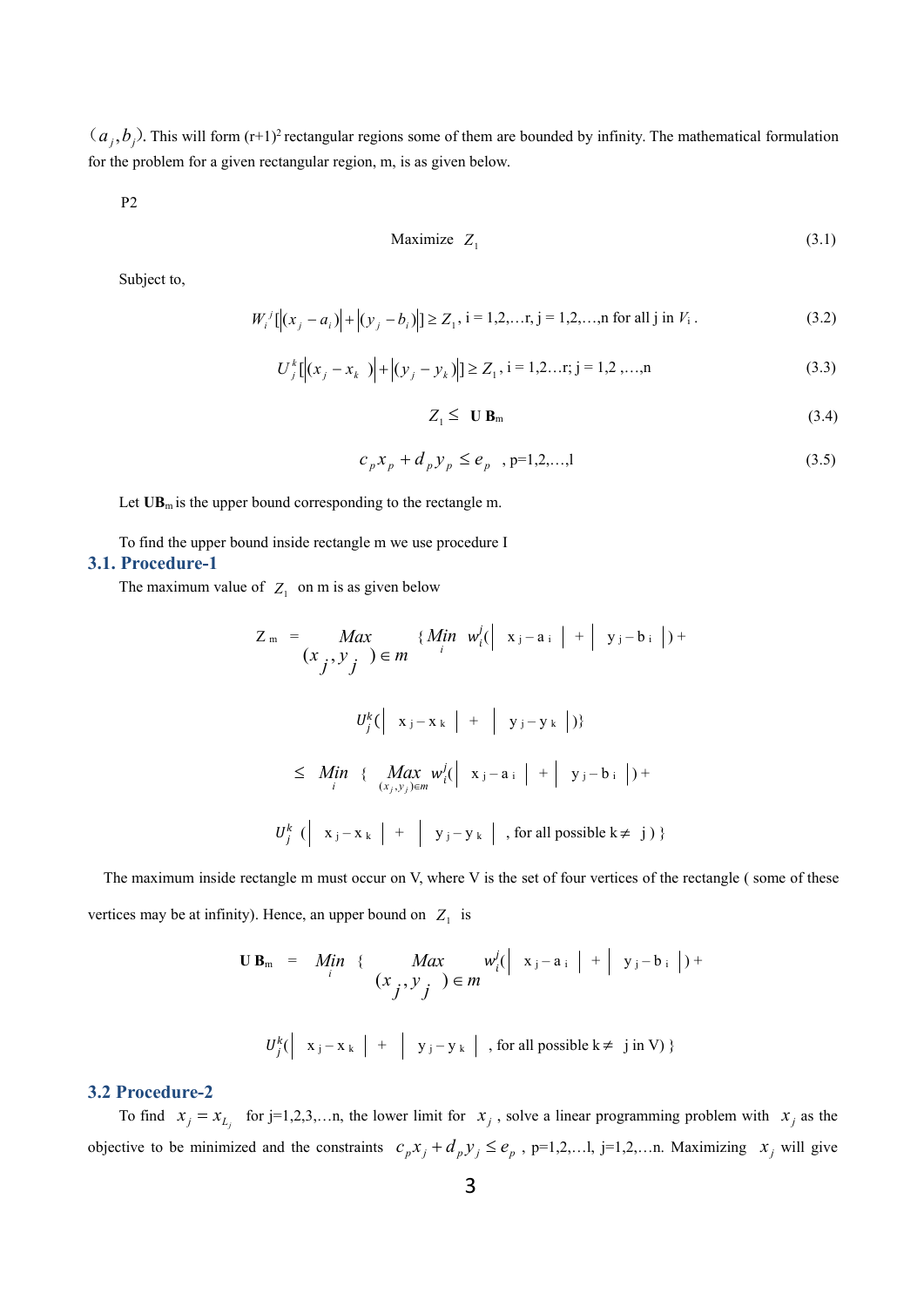*z*<sup>*V*</sup> *j* which define the upper limit. The lower and the upper limit for  $y_j = L_j$  and  $y_j = U_j$  are found by minimizing  $y_j$  and maximizing  $y_j$  respectively.

Let us consider the rectangle m defines by the lines  $x_j = x_{ji_1}$ ,  $x_j = x_{ji_2}$ ,  $x_j = x_{ji_3}$ ,  $x_j = x_{ji_4}$ , where  $x_{ji_1} < x_{ji_2}$  and  $x_{ji_3} < x_{ji_4}$ . Also define the segments  $[x_{jL}^i, x_{jU}^i]$  and  $[y_{jL}^i, y_{jU}^i]$  where  $x_{jL}^i < x_{jU}^i$ ,  $y_{jL}^i < y_{jU}^i$ . These are the points of the line  $y_j = y_{ji}$  and  $x_j = x_{ji}$  respectively. *jU* J and L*Y jL*, *Y jU* J where  $\lambda$  *<sub>jL</sub>*  $\lambda$  *jU y*  $x_{jL}^i$ ,  $x_{jU}^i$  and  $[y_{jL}^i, y_{jU}^i]$  where  $x_{jL}^i < x_{jU}^i$ ,  $y_{jL}^i < y_{jU}^i$ . These  $jU \rightarrow jL \rightarrow jU$ . These  $x_{jL}^i < x_{jU}^i$   $y_{jL}^i < y_{jU}^i$ . These

Theorem-3.2: If all the conditions hold then there is no feasible point inside rectangle m.

$$
y_{jL}^{i_1} > y_{ji_4} \t y_{jU}^{i_1} < y_{ji_3}
$$
  
\n(1)  
\n
$$
y_{jL}^{i_2} > y_{ji_4} \t y_{jU}^{i_2} < y_{ji_3}
$$
  
\n(2)  
\n
$$
x_{jL}^{i_3} > x_{ji_2} \t x_{jU}^{i_3} < y_{ji_1}
$$
  
\n(3)  
\n
$$
x_{jL}^{i_4} > x_{ji_2} \t x_{jU}^{i_4} < y_{ji_1}
$$
  
\n(4)  
\n(4)

Proof: As trivially follows

Now two non-linear inequality constraints (3.2) and (3.3) can be broken down, with inequality relations. **3.3 Inequality Relation-1: In equation 3.2 is equivalent to four set of constraints as follows**  $(x_j + y_j - a_i - b_i - (Z_1 / w_i^j) > 0$ 

Or

Or

Or

 $(x_j - y_j - a_i + b_i - (Z_1 / w_i^j) > 0;$ 

$$
x_j - y_j - a_i + b_i + (Z_1 / w_i^j) < 0;
$$

$$
-x_j - y_j + a_i + b_i - (Z_1 / w_i^j) > 0
$$

Proof.

In equality relation 3.2

( ) ( ) ( / ) 1 *j <sup>j</sup> <sup>i</sup> <sup>j</sup> b<sup>i</sup> Z w<sup>i</sup> x a y* => *j i <sup>j</sup> x <sup>j</sup> a<sup>i</sup>* (*Z*<sup>1</sup> / *w<sup>i</sup>* ) *y b* ; => *j i j <sup>i</sup>* (*<sup>Z</sup>* / *<sup>w</sup>* ) *<sup>y</sup> <sup>b</sup>* <sup>1</sup> <sup>&</sup>lt; ( ) *<sup>j</sup> <sup>i</sup> x a* -----------------(1)

Or

$$
\left| \frac{(Z_1/w_i^j) + |y_j - b_i|}{(x_j - a_i)} \right|_{-\infty} = (2)
$$

From equation (1) above

$$
|y_j - b_i| > -x_j + (Z_1/w_i^j) + a_i
$$
  
y\_j - b\_i > -x\_j + (Z\_1/w\_i^j) + a\_i

Or

*i*  $y_j - b_i < x_j - (Z_1/w_i^j) - a_i$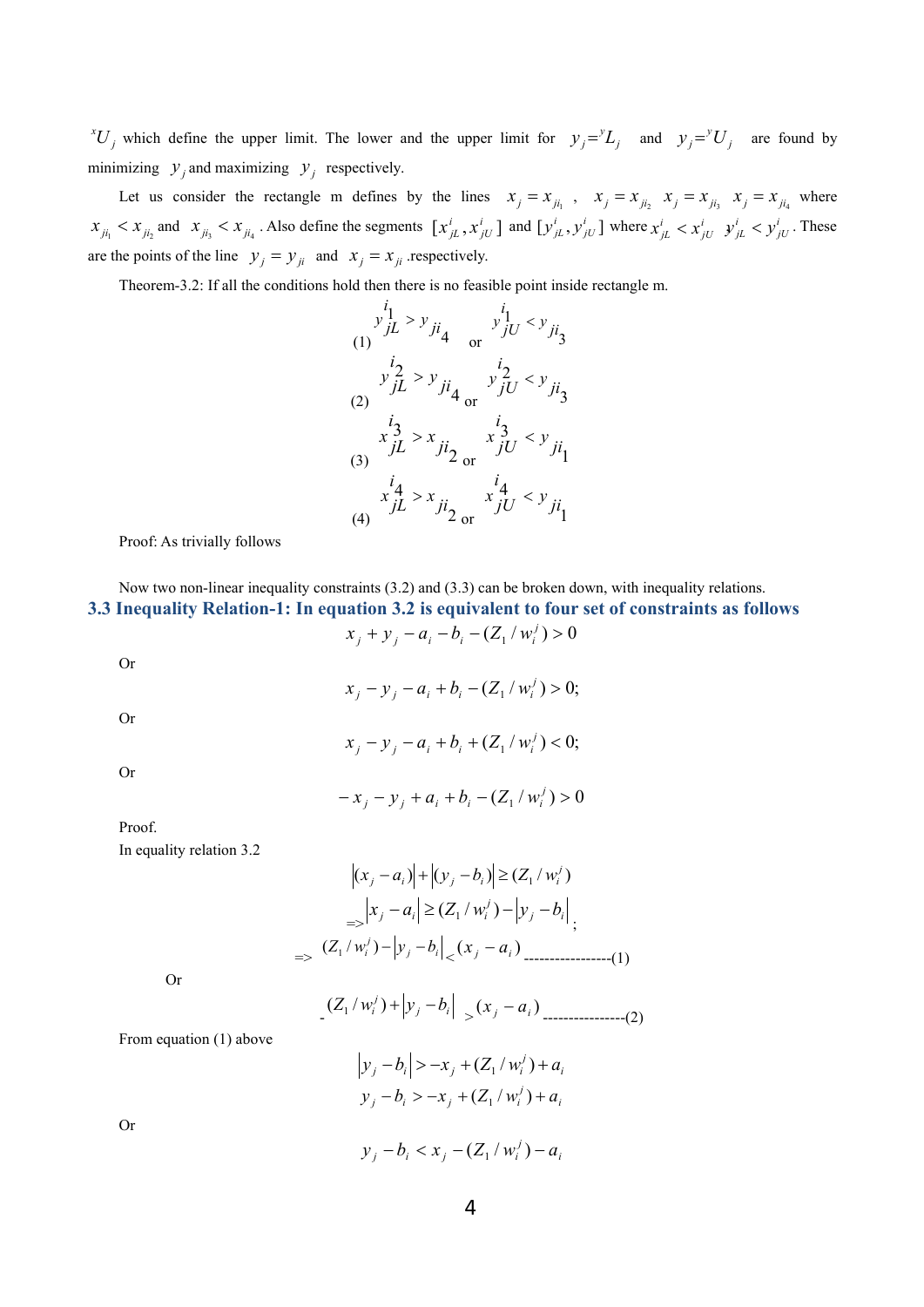$$
x_j + y_j - a_i - b_i - (Z_1 / w_i^{j}) > 0
$$

Or

$$
x_j - y_j - a_i + b_i - (Z_1 / w_i^j) > 0
$$
............(b)

Similarly from equation (2)

$$
x_j - y_j - a_i + b_i + (Z_1 / w_i') < 0 \quad \text{---} \quad (c)
$$

Or

$$
-x_j - y_j + a_i + b_i - (Z_1 / w_i') > 0
$$
 [1]

By associative law for addition we can write in equation  $(2.4)$  is equivalent to  $(a)$ or  $(b)$  or  $(c)$  or  $(d)$ . This completes the proof.

## **3.4 Inequality relation-2: In equation 3.3 is equivalent to four set of constraints as follows**

$$
x_j + y_j - x_k - y_k - (Z_1/U_j^k) > 0
$$

Or

$$
x_j - y_j - x_k + y_k - (Z_1/U_j^k) > 0;
$$

Or

$$
x_j - y_j - x_k + y_k + (Z_1/U_j^k) < 0
$$

Or

$$
-x_j - y_j + x_k + y_k - (Z_1 / U_j^k) > 0
$$

Proof. Proof follows in the same line as given in in equality relation 1.

Combining in equality relation 1 and inequality relation 2 corresponding to equation (3.2) and (3.3) we get 16 set of alternative in equations as given below.

C11: 
$$
x_j + y_j - a_i - b_i - (Z_1/w_i^j) > 0
$$
  
\nD11:  $x_j + y_j - x_k - y_k - (Z_1/U_j^k) > 0$   
\nor  
\nC11:  $x_j + y_j - a_i - b_i + (Z_1/w_i^j) > 0$   
\nD12:  $x_j - y_j - x_k + y_k - (Z_1/U_j^k) > 0$ ;  
\nor  
\nC11:  $x_j + y_j - a_i - b_i + (Z_1/w_i^j) > 0$   
\nD13:  $x_j - y_j - x_k + y_k + (Z_1/U_j^k) < 0$   
\nor  
\nC11:  $x_j + y_j - a_i - b_i + (Z_1/w_i^j) > 0$   
\nD14:  $-x_j - y_j + x_k + y_k - (Z_1/U_j^k) > 0$  for i=1,2,...m; j=1,2,...,n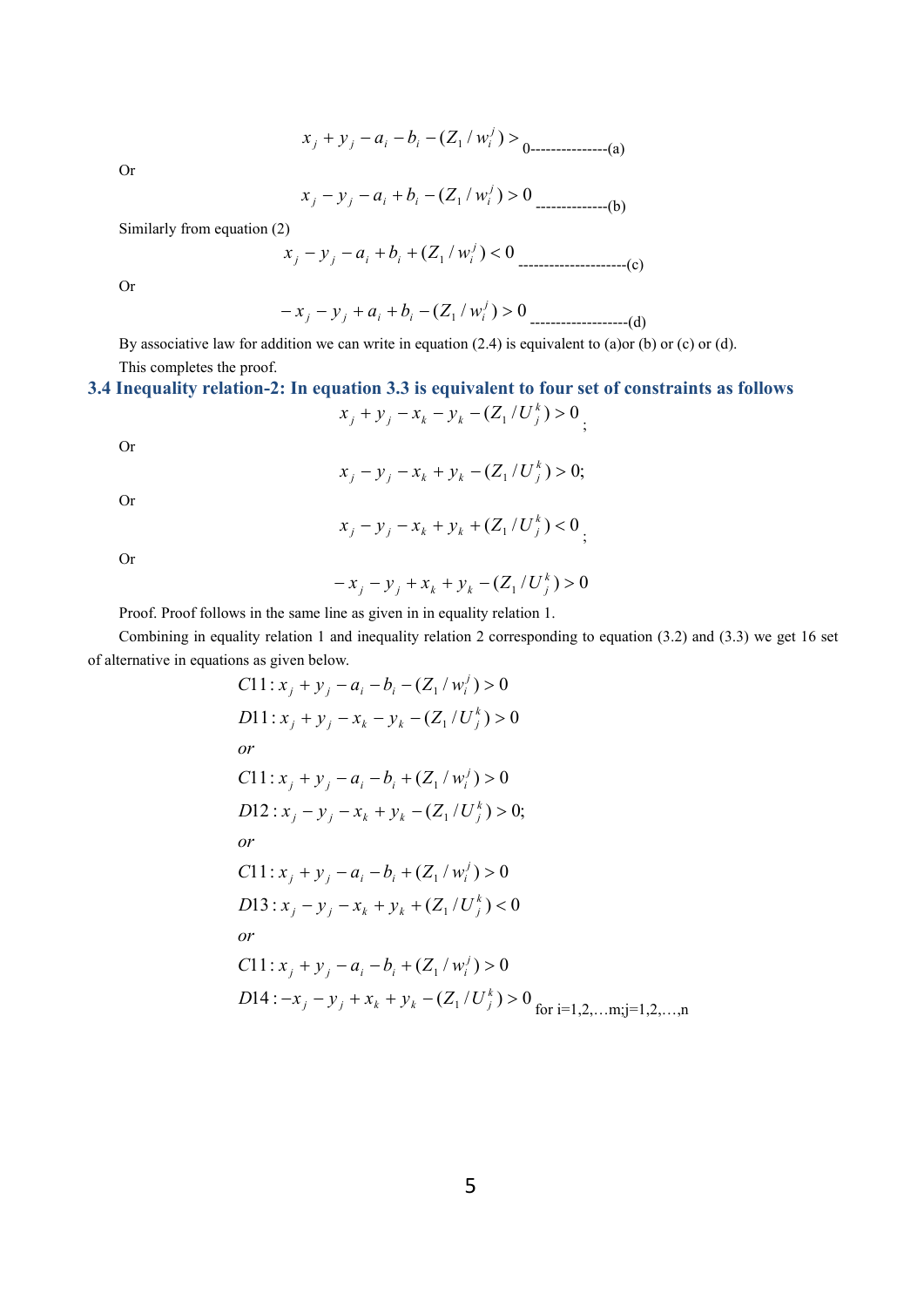*or*  $D$ **13**:  $x_i - y_i - x_k + y_k + (Z_1/U_i^k) < 0$  $C14: -x_i - y_i + a_i + b_i - (Z_1/w_i^j) > 0$ *or*  $D12: x_j - y_j - x_k + y_k - (Z_1/U_j^k) > 0;$  $C14: -x_i - y_i + a_i + b_i - (Z_1/w_i^j) > 0$ *or*  $D\{1: x_j + y_j - x_k - y_k - (Z_1/U_j^k) > 0\}$  $C14: -x_i - y_i + a_i + b_i - (Z_1/w_i^j) > 0$ *or*  $D14: -x_j - y_j + x_k + y_k - (Z_1/U_j^k) > 0$  $C13: x_i - y_i - a_i + b_i + (Z_1/w_i^j) < 0;$ *or D*13 :  $x_j - y_j - x_k + y_k + (Z_1/U_j^k) < 0$  $C13: x_j - y_j - a_i + b_i + (Z_1/w_i^j) < 0;$ *or D*12 ::  $x_j - y_j - x_k + y_k - (Z_1/U_j^k) > 0$ ;<br> *or*<br> *C*13 :  $x_j - y_j - a_i + b_i + (Z_1/w_i^j) < 0$ ;  $C13: x_j - y_j - a_i + b_i + (Z_1/w_i^j) < 0;$ *or D*11:  $x_j + y_j - x_k - y_k - (Z_1/U_j^k) > 0$ <br> *or*<br> *C*13:  $x_j - y_j - a_i + b_i + (Z_1/w_i^j) < 0$ ;  $C13: x_j - y_j - a_i + b_i + (Z_1/w_i^j) < 0;$ *or D*14 :  $-x_j - y_j + x_k + y_k - (Z_1/U_j^k) > 0$ <br> *or*<br> *C*13 :  $x_j - y_j - a_i + b_i + (Z_1/w_i^j) < 0$ ;  $C12: x_i - y_i - a_i + b_i - (Z_1/w_i^j) > 0;$ *or D*13 :  $x_j - y_j - x_k + y_k + (Z_1/U_j^k) < 0$  $C12: x_i - y_i - a_i + b_i - (Z_1/w_i^j) > 0;$ *or*  $D12: x_j - y_j - x_k + y_k - (Z_1/U_j^k) > 0;$  $C12: x_j - y_j - a_i + b_i - (Z_1/w_i^j) > 0;$ *or D*11:  $x_j + y_j - x_k - y_k - (Z_1/U_j^k) > 0$ <br> *or*<br> *C*12:  $x_j - y_j - a_i + b_i - (Z_1/w_i^j) > 0$ ;  $C12: x_i - y_i - a_i + b_i - (Z_1/w_i^j) > 0;$ *or*  $y_j - y_j - x_k + y_k + (Z_1/U_j^k) < 0$  $y_1$  **j**  $y_j - x_k + y_k - (Z_1 / U_j^k) > 0;$ <br> *r*<br>  $y_j + a_j + b_j - (Z_1 / w_j^j) > 0$ *j*  $y_j$  +  $y_j$  -  $x_k$  -  $y_k$  -  $(Z_1/U_j^k)$  > 0<br> *r*<br>
14 :  $-x_j$  -  $y_j$  +  $a_i$  +  $b_i$  -  $(Z_1/w_i^j)$  > 0 *j*  $y_j + x_k + y_k - (Z_1/U_j^k) > 0$ <br> *r*<br>  $y_j + a_j + b_j - (Z_1/w_j^j) > 0$  $y_j$  *i*  $y_j$  *j*  $-x_k$  +  $y_k$  +  $(Z_1/U_j^k)$  < 0;<br>  $y_j$  **i**  $y_j$  *j*  $-a_i$  +  $b_i$  +  $(Z_1/w_i^j)$  < 0;  $j$  **12**:  $x_j - y_j - x_k + y_k - (Z_1/U_j^k) > 0;$  $y_j - x_k - y_k - (Z_1/U_j^k) > 0$  $2(14: -x_j - y_j + x_k + y_k - (Z_1/U_j^k) > 0$ *j*  $y_j - x_k + y_k + (Z_1/U_j^k) < 0$ <br> *r*<br> *j*  $y_j - a_i + b_i - (Z_1/w_i^j) > 0$ ;  $y_1$  **j**  $y_j - x_k + y_k - (Z_1/U_j^k) > 0;$ <br> *r*<br>  $y_j - x_i + b_i - (Z_1/w_i^j) > 0;$  $y_j - x_k - y_k - (Z_1/U_j^k) > 0$  $f(12: x_j - y_j - a_i + b_i - (Z_1/w_i^j) > 0;$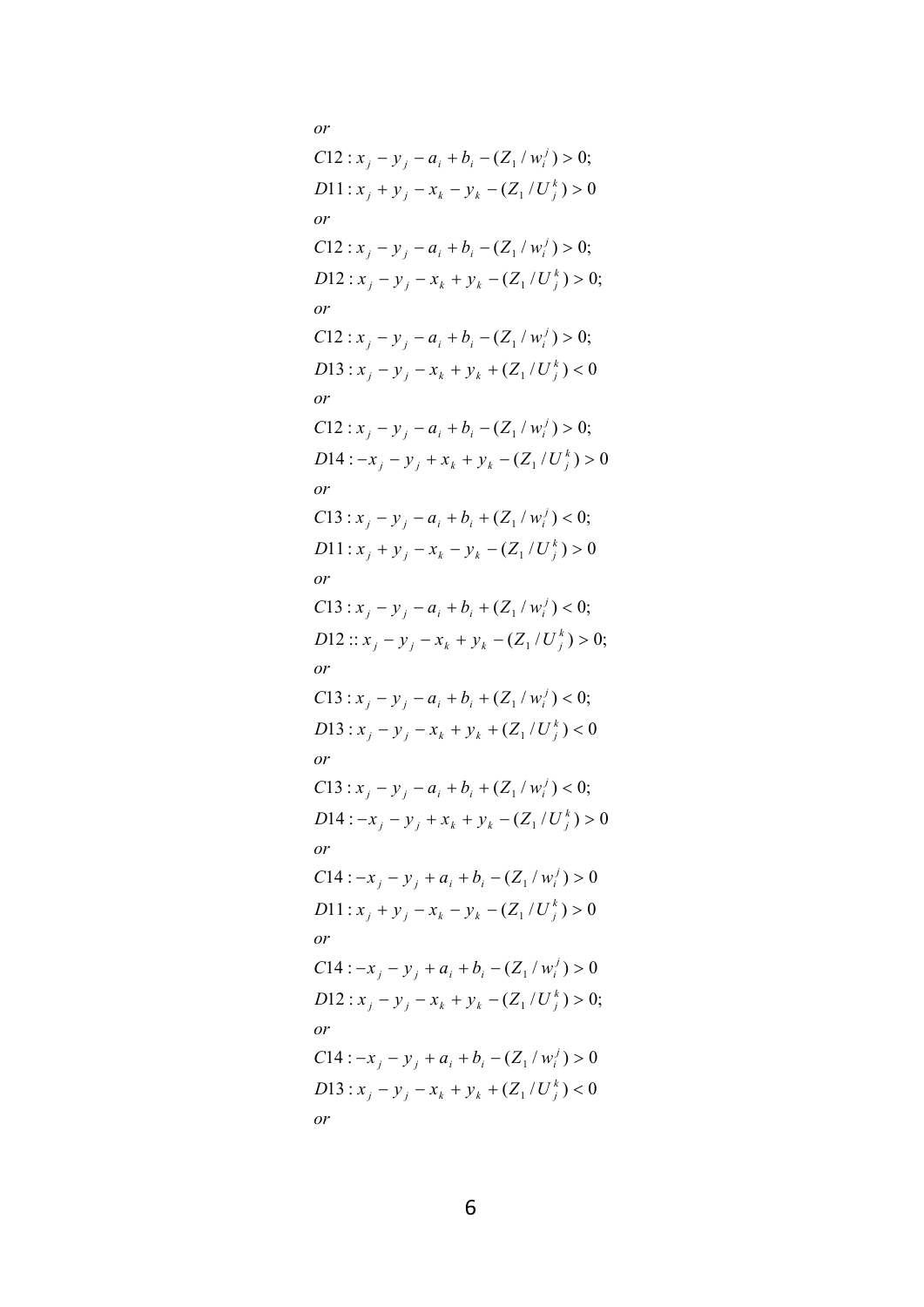C14: 
$$
-x_j - y_j + a_i + b_i - (Z_1/w_i^j) > 0
$$
  
D14:  $-x_j - y_j + x_k + y_k - (Z_1/U_j^k) > 0$ 

For all the sixteen sets  $I=1,2,...,m$  and  $j=1,2,...n$ 

The complete algorithm for k- obnoxious facility location model is as given below.

### **3.5 Algorithm**

**Step-1** Find the enclosing feasible rectangle.

**Step-2** Restrict the grid and rectangles to be considered to those that lie within the enclosing feasible rectangle. Step-3 Eliminate all infeasible rectangles by theorem-1.

**Step-3** Find the upper bound on  $Z_i$  by using the procedure-1 of section 3. Sort these upper bounds of  $Z_1$  from largest to smallest.

**Step-4** Develop 16 alternative set of in-equality constraints for the non-linear constraints (3.2) and (3.3) as given in in equality relation 3.1 & 3.2.

**Step-5.** Solve the sub problems starting with the rectangle with the highest upper bound on  $Z_1$ . Consider constraints corresponding to that rectangle. Take the solution of the sub problem which gives maximum objective function value

**Step-6.** Stop when the upper bound for the next rectangle is not superior than the solution obtained so far.

## **4. Numerical Example**

Let A(2,1), B(3,5), C(6,9), D(4,1), E(9,7) be the five demand points on a plane, and X1  $\leq$  10; X2  $\leq$  12; Y1  $\leq$  9; Y2  $\leq$  11; are the boundary of the convex feasible region. Let the weights attached to five demand points are 0.30, 0.15, 0.20, 0.10, 0.25 respectively. Also the weights associated corresponding to the two facility points is 0.3

The upper bound corresponding to the twenty feasible rectangles are obtained by procedure 3.1 and are given in the following table.

| Rectangle       | 12 | 13 | 14                    | 15        | 16  | I               | 18 |     | 10  | 11  | $ 12\rangle$ | 13 | 14  | 15  | $ 16\rangle$  | 17  | $ 18\rangle$ | 19  | 20  |
|-----------------|----|----|-----------------------|-----------|-----|-----------------|----|-----|-----|-----|--------------|----|-----|-----|---------------|-----|--------------|-----|-----|
| Number          |    |    |                       |           |     |                 |    |     |     |     |              |    |     |     |               |     |              |     |     |
| UB <sub>m</sub> |    |    | 2.1   1.4   1.2   1.8 | $\vert$ 2 | 2.6 | $2.2 \quad 2.1$ |    | 2.2 | 2.5 | 1.8 | $1.35$  1.3  |    | 1.4 | 1.7 | $ 1.6\rangle$ | 1.2 | 1.1          | 1.2 | 1.5 |
|                 |    |    |                       |           |     |                 |    |     |     |     |              |    |     |     |               |     |              |     |     |

**Table 2.** Upper bounds for various rectangles

| Rectangle | 6 | 10 | 9 | 8                             |     |                |     |     | 15  | 16  | 20  | 14  | $\overline{2}$ | 12         | 13  | 17  |     | 19  | 18 |
|-----------|---|----|---|-------------------------------|-----|----------------|-----|-----|-----|-----|-----|-----|----------------|------------|-----|-----|-----|-----|----|
| Number    |   |    |   |                               |     |                |     |     |     |     |     |     |                |            |     |     |     |     |    |
| $UB_m$    |   |    |   | $2.6$ $2.5$ $2.2$ $2.2$ $2.1$ | 2.1 | $\overline{2}$ | 1.8 | 1.8 | 1.7 | 1.6 | 1.5 | 1.4 |                | $1.4$ 1.35 | 1.3 | 1.2 | 1.2 | 1.2 |    |

**Table 3.** Upper bounds in sorted order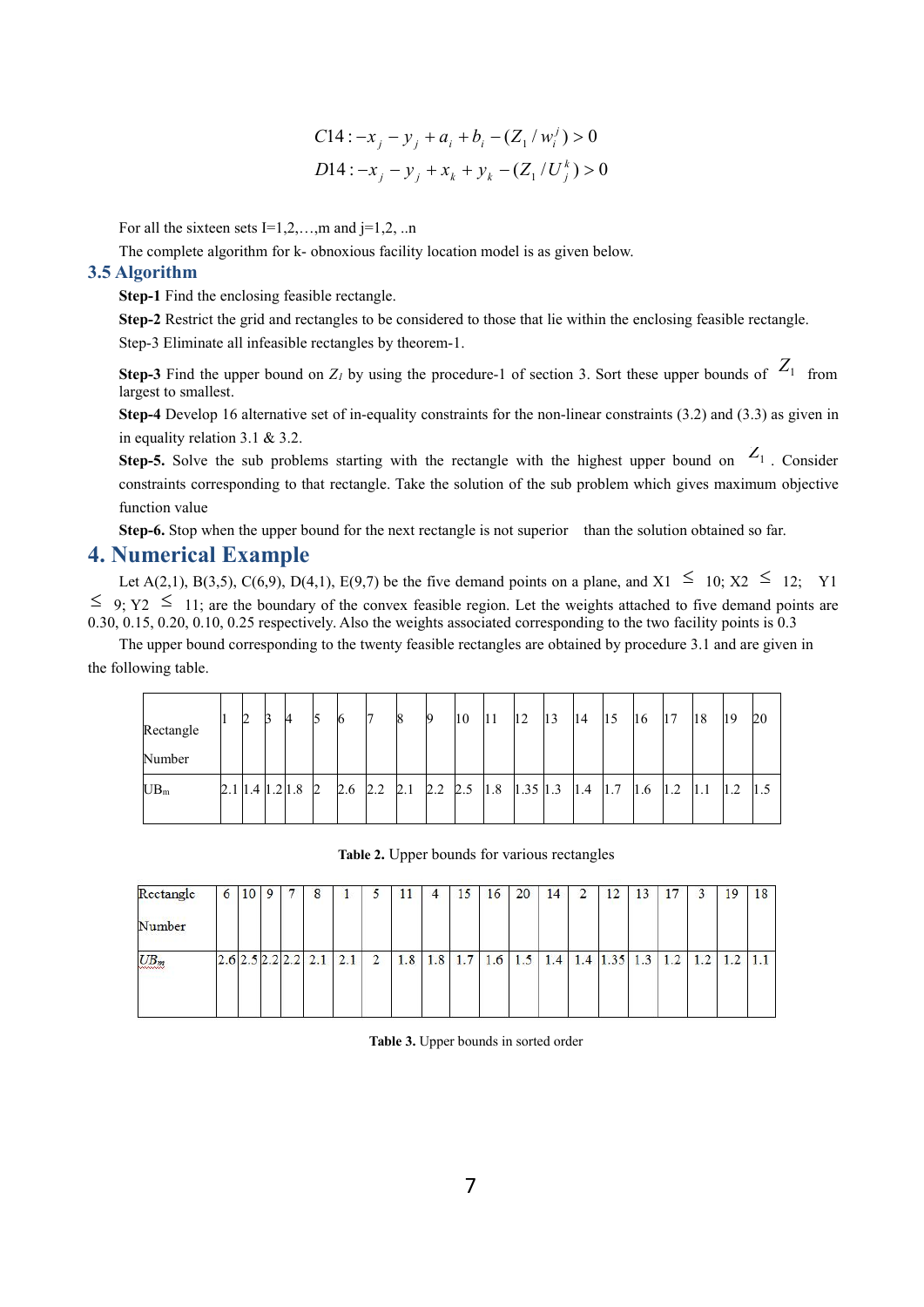

Mathematical formulation corresponding to the highest upper bound 2.6, corresponding to the rectangle 6, is as given below.

Here 16 sub problems corresponding to 16 set of inequality relations are formed. Also constraint corresponding to the rectangle 6 is also taken into consideration.

| Sub problem | Objective value | Co-ordinates           | <b>Remarks</b>       |
|-------------|-----------------|------------------------|----------------------|
| $SP-1$      |                 |                        | No Feasible Solution |
| $SP-2$      |                 |                        | $-Do-$               |
| $SP-3$      |                 |                        | $-Do-$               |
| $SP-4$      |                 |                        | $-Do-$               |
| $SP-5$      |                 |                        | $-Do-$               |
| $SP-6$      |                 |                        | $-Do-$               |
| $SP-7$      |                 |                        | $-Do-$               |
| $SP-8$      |                 |                        | $-Do-$               |
| $SP-9$      | 1.6             | $(x1,y1)=(2,4.33)$     | Feasible Solution    |
|             |                 | $(x2,y2)=(0,1)$        |                      |
| $SP-10$     | 1.8             | $(x1,y1)=(2,1)$        | $-Do-$               |
|             |                 | $(x2,y2)=(0,5)$        |                      |
| $SP-11$     | 2.6             | $(x1,y1)=(2,1)$        | $-Do-$               |
|             |                 | $(x2,y2)=(0,1)$        |                      |
| $SP-12$     | 1.8             | $(x1,y1)=(0,1)$        | $-Do-$               |
|             |                 | $(x2,y2)=(2,5)$        |                      |
| $SP-13$     | 0.3             | $(x1,y1)=(0,2)$        | $-Do-$               |
|             |                 | $(x2,y2)=(0,1)$        |                      |
| $SP-14$     | 0.342           | $(x1,y1)=(0.57,1)$     | $-Do-$               |
|             |                 | $(x2,y2)=(0.142,1.71)$ |                      |
| $SP-15$     | 0.4             | $(x1,y1)=(0,1)$        | $-Do-$               |
|             |                 | $(x2,y2)=(0,1)$        |                      |
| $SP-16$     | 0.3             | $(x1,y1)=(0,1)$        | $-Do-$               |
|             |                 | $(x2,y2)=(1,1)$        |                      |

Solution obtained for all 16 sub problems by LINGO-12.0 are as given below.

Table 4. Solutions of the sub problems